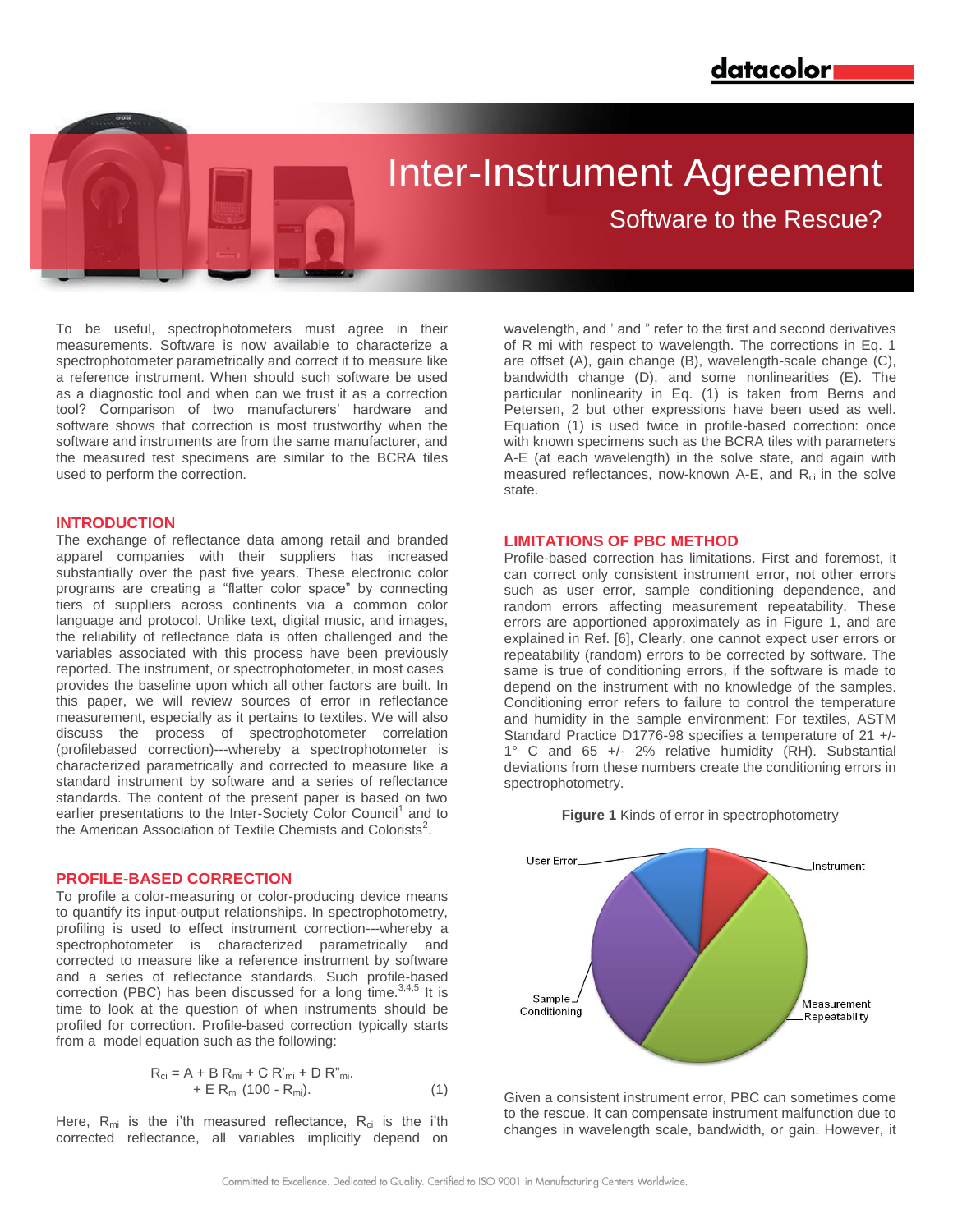will not fix optical alignment or bad pixels. Also, it cannot correct, e.g., the numerical noise due to wavelength error (from mismatch between the sample and reference signals.) Also, PBC cannot fix the following typical symptoms of aging spectrophotometers: dirty/dusty optics; stained/hazy filters and lenses; degraded spheres and specular ports; light-source degradation; and imprecise sample mounting. Finally, a corrected spectrophotometer may lose traceability if its native data are unavailable, especially if the reference instrument is un-traceable. Despite the fact that all of color management is based on the philosophy implicit in PBC, the tolerances of industrial spectrophotometry are much tighter than in such worlds as ICC---too tight to permit digital vagaries.

Profiling a spectrophotometer may be useful in

diagnosis, and such diagnosis entails a threefold decision: Do nothing (if the performance is good), service the instrument (if its performance is bad), or perform software correction using PBC. That decision should depend not only on the mean ∆E error, but also on the specimens for which the error occurs. Chromatic colors with ∆E > 0.5 can still support PBC, but neutral colors that are off by as little as 0.1 ∆E in the presence of much lower error on the white tile indicate un-fixable errors (e.g. stray light, sample-to-reference crosstalk, gloss/sphere problems, sample-mounting/ aperture-size problems and translucency problems.) Because of the above risks, it is important not to perform PBC on instruments that are performing too well or too poorly. To inform customers of when PBC is appropriate, a test of the candidate algorithm (in conjunction with its implied reference instrument) is needed now that PBC has become more popular than ever.

## **FIELD TEST OF PBC METHOD**

Given this need, a test was performed to determine the quality improvement to be expected from PBC, across several kinds of reflecting specimens, across spectrophotometers of the same model and manufacturer, and across spectrophotometersof different models and manufacturers. A total of 42 test specimens were examined: 22 textile and 20 non-textile. Eight units each of d/8 (sphere) spectrophotometers from two manufacturers (A and B) were tested. Three sets of measurements were performed: "as is" (without PBC), profiled using software from manufacturer A, and profiled using software from manufacturer B. Quantities ∆E<sub>cmc</sub> and ∆E cielab were evaluated for comparison with the arithmetic mean L\*a\*b\* of instruments split by manufacturer, of all 16 instruments together, and of various specimen subsets (BCRA tiles, textiles, and all specimens). Also, quantities ∆E<sub>cmc</sub> and ∆E cielab were evaluated for comparison with specific instruments (A7 and B7) for various specimen subsets (BCRA tiles, textiles, and all specimens). We examined in each case how many samples "got better", "got worse", or did not change when profiling was brought to bear.

#### ∆**Ecielab from Mean of Devices**

As an example of the results obtained, Table 1 shows that both profiling programs were able to improve the inter-instrument agreement with the mean on BCRA tiles, but with consistency only for instruments of the same manufacturer. (Note: Here, OEM means each instrument was corrected by software from its own manufacturer.)

#### **Table 1** ∆E cielab comparison with mean of all 16 instruments, over BCRA tiles.

|                 | As Is | Software |      |                          |
|-----------------|-------|----------|------|--------------------------|
|                 |       | А        | в    | OFM                      |
| Instrument A    | 0.25  | 0.12     | 0.35 | $\overline{\phantom{0}}$ |
| Instrument B    | 0.19  | 0.07     | 0.10 | $\overline{\phantom{0}}$ |
| All Instruments | 0.28  | 0.12     | 0.28 | 0.21                     |

In contrast, it is clear from Table 2 that improvements in agreement with the mean are insignificant when all 16 instruments are corrected to their mean. As borne out by both Table 1 and Table 2, the values improve when the instruments are corrected to the mean of eight from the same manufacturer.

#### **Table 2** ∆E cielab comparison with mean of all 16 instruments, over all samples.

|                 | As Is | Software |      |                          |
|-----------------|-------|----------|------|--------------------------|
|                 |       | A        | в    | OEM                      |
| Instrument A    | 0.28  | 0.23     | 0.38 | $\overline{\phantom{0}}$ |
| Instrument B    | 0.31  | 0.23     | 0.25 | $\overline{\phantom{0}}$ |
| All Instruments | 0.35  | 0.28     | 0.36 | 0.31                     |

## ∆**Ecmc from a Real Instrument**

The above analysis might fail to convince because day-to-day textile processes use a metric of ∆E<sub>cmc</sub> rather than ∆ Ecielab, and also that inter-instrument agreement is measured with respect to a particular spectrophotometer unit (not the master unit, but one in the supply chain) and not with respect to an average of units. Therefore, the following results were obtained by computing the ∆E<sub>cmc</sub> error from fielded instruments A7 and B7, which are units from manufacturers A and B respectively. The results for BCRA tiles, analogous to Table 1, are shown in Table 3. Again it can be seen that there are mixed results when non-native software is used, but results are always good with native software. These results are the same as those compared with the mean instrument and using ∆E<sub>cielab</sub>.

## Table 3 ∆E<sub>cmc</sub> comparison with instruments A7 and B7, over BCRA tiles.

|               | As Is' | 'Software |      |            |
|---------------|--------|-----------|------|------------|
|               |        | А         | в    | <b>OEM</b> |
| Instrument A7 | 0.26   | 0.11      | 0.28 | 0.18       |
| Instrument B7 | 0.31   | 0.14      | 0.28 | 0.19       |

The results for all samples, analogous to Table 2, are shown in Table 4. As in Table 2, the results were mixed, but did not achieve the improvement predicted with BCRA tiles. Use of non-native software again seemed to degrade the interinstrument agreement.